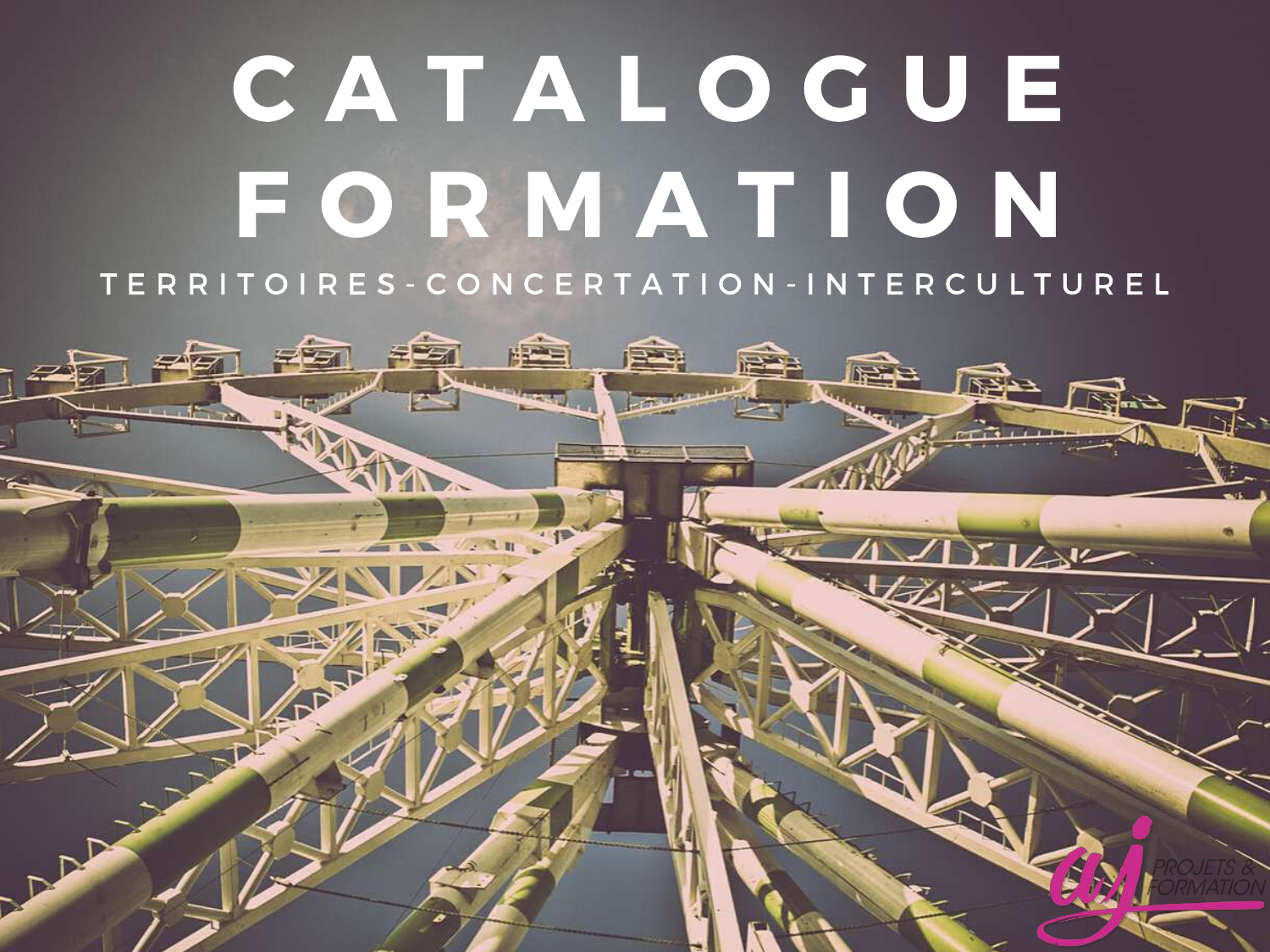## Q U I S O M M E S N O U S ?

AJ PROJETS & FORMATION EST NÉ EN 2016 DE LA VOLONTÉ DE RÉPONDRE AUX ENJEUX DE PLUS EN PLUS COMPLEXES SUR DES TERRITOIRES EN EVOLUTION CONSTANTE.

CONVAINCUE QU'UNE DES RÉPONSES SE TROUVE DANS LA COOPERATION ET L'IMPLICATION DES ACTEURS LOCAUX, USAGERS ET HABITANTS, JE PROPOSE DES FORMATIONS QUI ALLIENT UNE APPROCHE TERRAIN FONDÉE SUR LA PARTICIPATION À UNE SOLIDE BASE MÉTHODOLOGIQUE.

AJ PROJETS ET FORMATION EST HÉBERGÉ PAR LA SOCIÉTÉ DE PORTAGE SALARIALE STAFF ATLANTIC FORMATION, ORGANISME DE FORMATION RÉFÉRENCÉ DATADOCK.



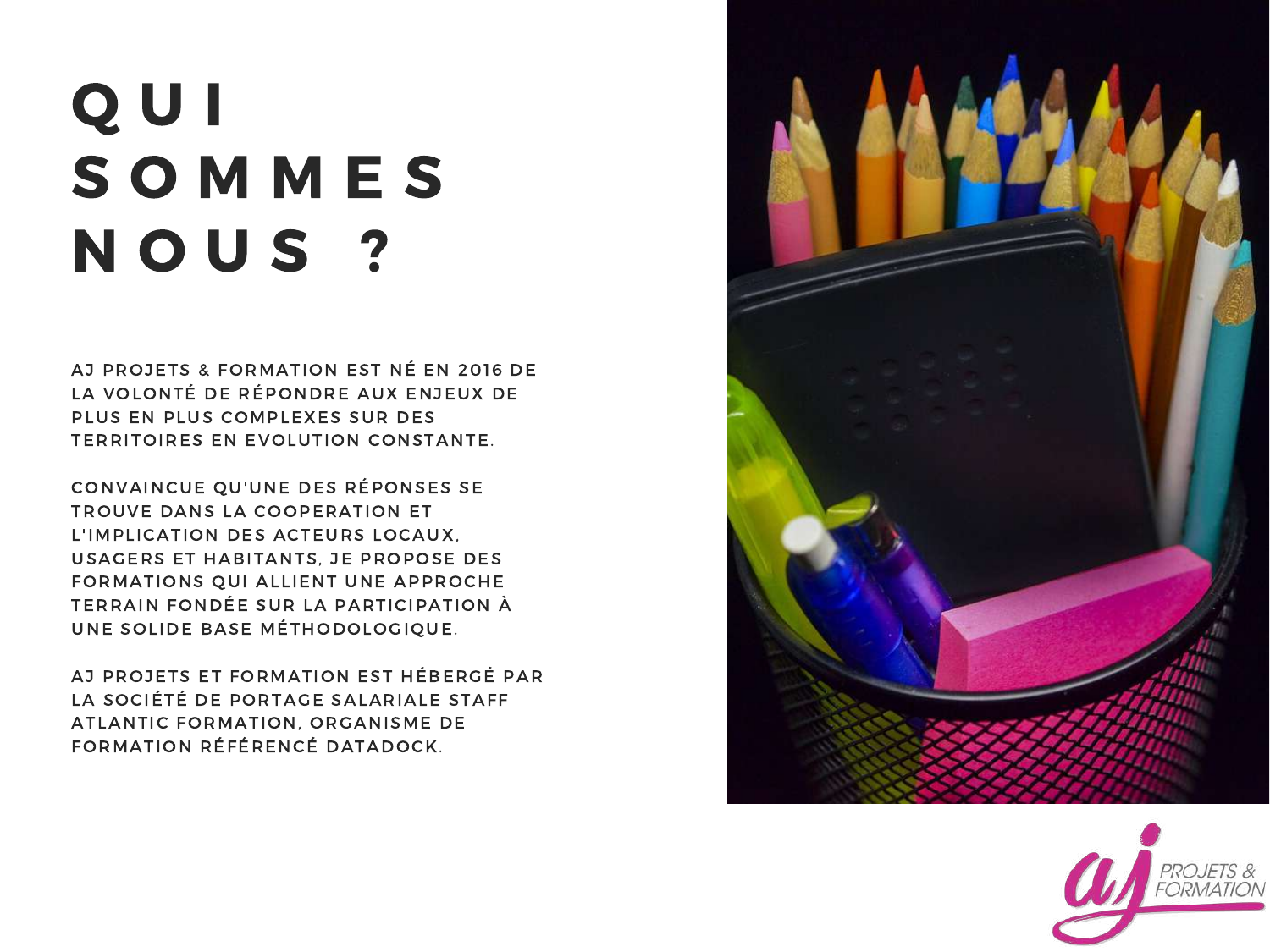## P E D A G O G I E

L'APPROCHE PÉDAGOGIQUE DE AJ PROJETS & FORMATION MET L'APPRENANT AU CŒUR DE LA FORMATION POUR ASSURER UNE MONTÉE EN COMPÉTENCES PROGRESSIVE ET COHÉRENTE. ELLE PREND APPUI SUR L'ARTICULATION ENTRE L'APPORT THÉORIQUE ET SA TRADUCTION EN TERMES PRATIQUES. LES FORMATIONS D'AJ PROJETS & FORMATION PROPOSENT UN ALLER-RETOUR CONSTANT ENTRE LE VÉCU DES PARTICIPANTS, L'ÉCHANGE DE PRATIQUES ET L'APPORT D'ÉLÉMENTS THÉORIQUES.

LA PARTICIPATION EST FORTEMENT ENCOURAGÉE, UNE ATTENTION EST PORTÉE À CE QUE CHACUN ET CHACUNE TROUVE SA PLACE DANS LES FORMATIONS ET PUISSE S'EXPRIMER LIBREMENT.



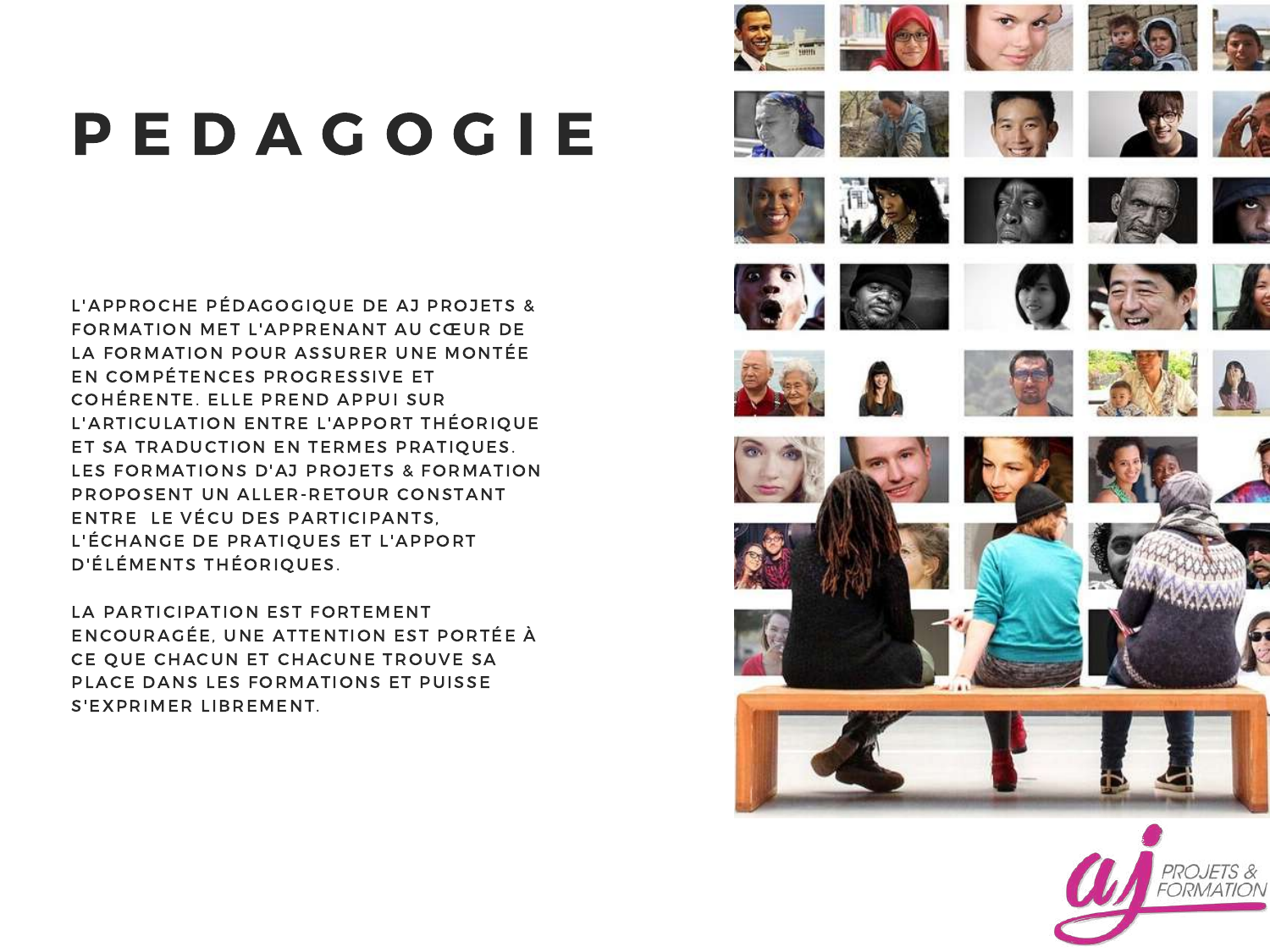### ELABORER UN PROJET DE TERRITOIRE AVEC LES HABITANTS ET LES USAGERS



PUBLIC : COLLECTIVITÉS TERRITORIALES, ORGANISATIONS PARA-PUBLIOUES. A S S O C I A T I O N S D'UTILITÉ PUBLIQUE...

#### O B J E C T I F S P E D A G O G I Q U E S :

- ETRE EN CAPACITÉ D'ANALYSER LES ENJEUX ET LES ACTEURS DE SON TERRITOIRE
- SE PROJETER POUR ÉLABORER UN PROJET PÉRENNE AVEC UNE GOUVERNANCE C L A I R E
- SAVOIR ACCOMPAGNER POUR OUE CHACUN.E TROUVE SA PLACE DANS LE PROJET
- A C O U É RIR DES OUTILS POUR FAIRE PARTICIPER DIVERSES CATÉ GORIES DE LA P O P U L A T I O N

P R O G R A M M E :

MENER UN DIAGNOSTIC TERRITORIAL ET IDENTIFIER LES ENJEUX TERRITOIRES D'AUJOURD'HUI : ESPACES MOUVANTS, ESPACES MULTIPLES P H O T O G R A P H I E LE A SITUATION ACTUELLE POUR DÉGAGER LES ENJEUX A N A L Y S E DU JEU DES ACTEURS LOCAUX

LE PROJET TERRITORIAL : UNE DÉMARCHE PARTAGÉE LES PRINCIPES ET OBJECTIFS DE LA PARTICIPATION CITOYENNE Q U E LL E CONCERTATION. POUR OUEL PUBLIC ? LES OUTILS DE LA PARTICIPATION LE PHASAGE DE LA PARTICIPATION

#### CONSTRUCTION DU PROJET

LES BUTS DU PROJET ET LA STRATÉGIE DE DÉVELOPPEMENT DU TERRITOIRE LES PHASES DU PROJET : PASSÉ, PRÉSENT, FUTUR LES PLANS D'ACTION ET LA CONDUITE OPÉRATIONNELLE : DÉMARCHES ET SUPPORTS LA GOUVERNANCE : QUELS SCENARII SONT POSSIBLES ? S U I V I - É V A L U A T I O N

DUREE : MODULABLE, DE 2 À 3 JOURS

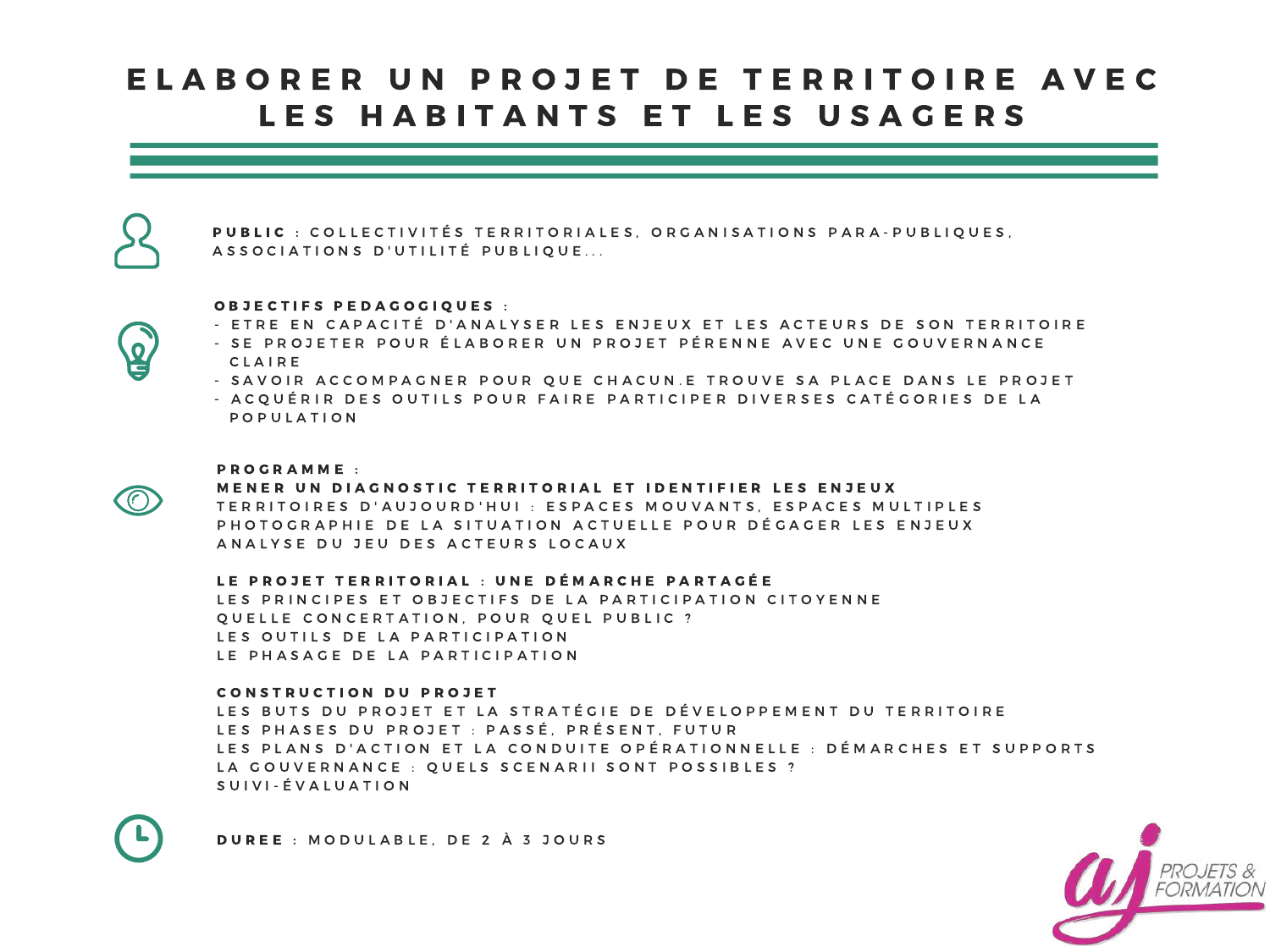## TERRITOIRES : ENTRE BOULEVERSEMENTS ET M U T A T I O N S , C O M M E N T I N T E R V E N I R ?



PUBLIC : ORGANISATIONS PARA-PUBLIOUES, ASSOCIATIONS, PRESTATAIRES DE SERVICE... TOUS CEUX ET CELLES OUI TRAVAILLENT AVEC LES COLLECTIVITÉS TERRITORIALES

#### O B J E C T I F S P E D A G O G I O U E S :

- M I E U X COMPRENDRE LES CAUSES DES ÉVOLUTIONS POUR APPRÉHENDER LES TENDANCES QUI SE DESSINENT
- E TRE EN CAPACITÉ D'ANALYSER LES NOUVEAUX ENJEUX DU TERRITOIRE
- SAVOIR PROPOSER DES PISTES DE TRAVAIL ADAPTÉES ET PERTINENTES DE MANIÈRE PARTAGÉE

#### P R O G R A M M E :

#### LES COLLECTIVITÉS ET LEURS ÉVOLUTIONS : EXEMPLE DU PAYS DE RETZ

- SUR UN MÊME TERRITOIRE. PASSER DE 41 COMMUNES, 6 INTERCOMMUNALITÉS, 1 PAYS À 38 COMMUNES, 4 INTERCOMMUNALITÉS DONT UNE COMMUNAUTÉ D'AGGLOMÉRATION, ET UN PAYS, - TRANSFORMATIONS DE COMMUNES, COMMUNAUTÉS DE COMMUNES, PAYS

#### L'ACTE III DE LA DÉCENTRALISATION

- L'ESPRIT DE LA LOI
- LES LOIS MAPTAM ET NOTRE ET LEUR MISE EN APPLICATION SUR LES TERRITOIRES
- LA PLACE DES METROPOLES ET LES AUTRES COLLECTIVITÉS (EPCI. DÉPARTEMENT. RÉGION)

#### LE CONTEXTE FINANCIER ET HUMAIN

- LES CONTRAINTES FINANCIÈRES TRÈS FORTES
- NOUVELLE ÉPOOUE. NOUVELLES MŒURS : LA RELATION CHANGEANTE DU CITOYEN À L'AD MIN ISTRATION. À SON TERRITOIRE. L'ÉVOLUTION DES ASPIRATIONS

#### LES CONSÉOUENCES DE CES BOULEVERSEMENTS SUR NOS TERRITOIRES

- C RÉATION DE NOUVEAUX ÉOUILIBRES... ET DESÉOUILIBRES FRACTURE VILLE-CAMPAGNE. PLACE DES VILLES MOYENNES...
- CURSEUR MOUVANT DE LA GOUVERNANCE : PLACE DE L'ÉLU. PLACE DE L'HABITANT USAGER ET CITOYEN
- RETOMBÉES MANAGÉRIALES COMPLEXES

#### QUELLES RÉPONSES ?

- Q U E LOUES PISTES À ÉVOQUER SELON LES CONTEXTES : NOUVELLES ALLIANCES TERRITORIALES, PARTICIPATION CITOYENNE, FORMATION...

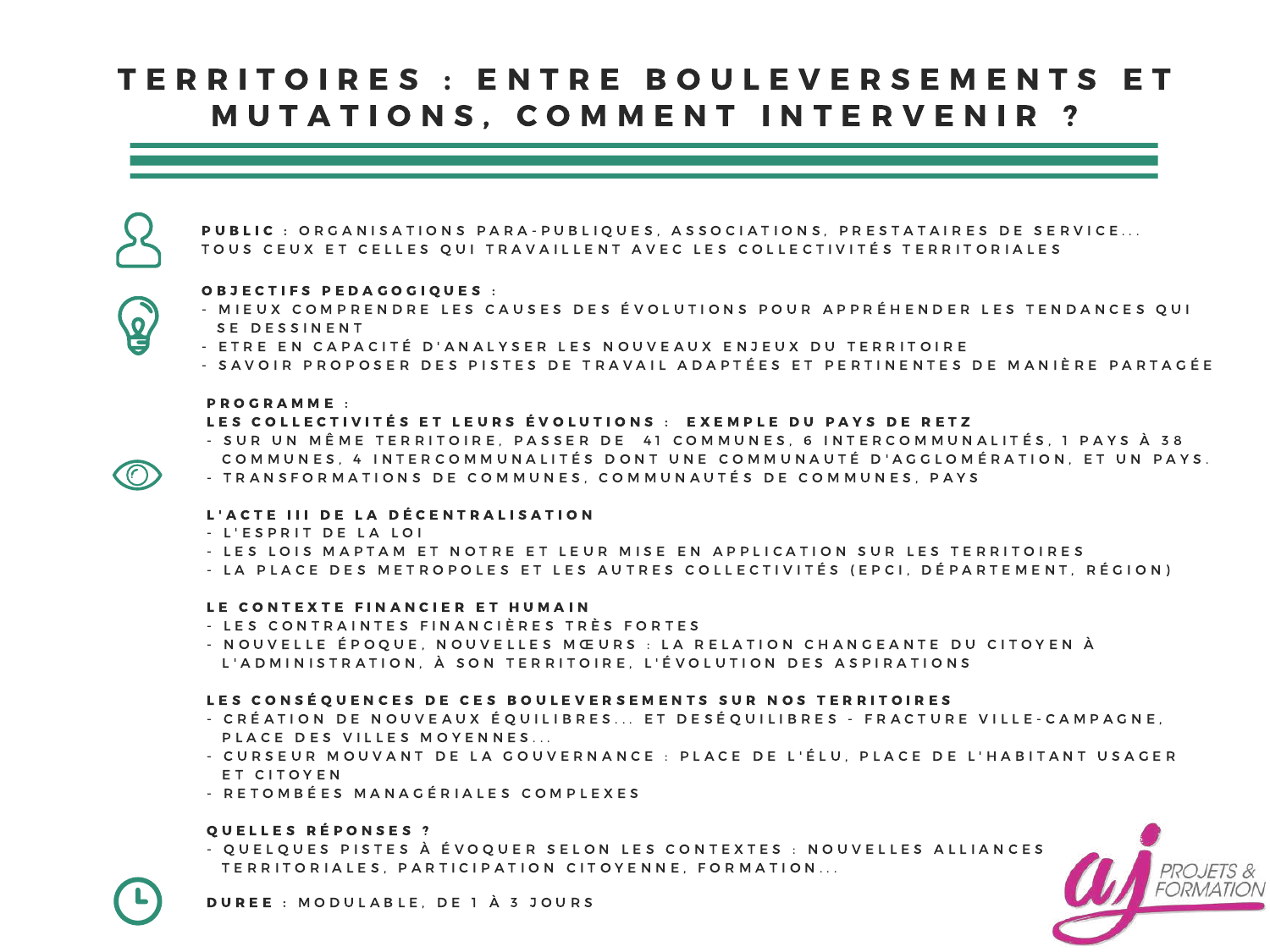## PARTICIPATION CITOYENNE : O B J E C T I F S, P O S T U R E, O U T I L S



PUBLIC : COLLECTIVITÉS TERRITORIALES, ORGANISATIONS PARA-PUBLIOUES. A S S O C I A T I O N S D'UTILITÉ PUBLIOUE...

#### O B J E C T I F S P E D A G O G I O U E S :

- A P P O R T E R UN E MÉTHO DE ET DES ÉLÉMENTS THÉORIQUES AU SERVICE D'UN CHOIX POLITIQUE - É CLAIRER LES NOTIONS DE PARTICIPATION ET DÉFINIR LES CONCEPTS CLÉS POUR UNE PARTICIPATION PARTAGÉE ET OUVERTE DANS LE CADRE D'UNE GOUVERNANCE RENOUVELÉE

#### PROGRAMME :

#### LA PARTICIPATION CITOYENNE. DE QUOI PARLE-T-ON AU JUSTE ?

- RAPPELS HISTORIQUES ET CONCEPTS, CONTEXTE DE LA PARTICIPATION AUJOURD'HUI
- ENJEUX ET AMBITIONS DE LA PARTICIPATION
- D I F F É R E N T S N I V E A U X D E P A R T I C I P A T I O N
- MOTS CLÉS DE LA PARTICIPATION : REPRÉSENTATIVITÉ. EXPERTISE..

#### LE DIALOGUE CITOYEN : FREINS ET LEVIERS

- EN INTERNE À L'INSTITUTION / À L'EXTÉRIEUR : LA VALEUR-AJOUTÉE DE LA PARTICIPATION ?
- POUROUOI PARTICIPER : LES MOTIVATIONS ?
- OUELS PUBLICS : LES REPRÉSENTATIONS ?

#### CONCEPTION D'UN PROJET DE PARTICIPATION

- CONTOURS DE LA PARTICIPATION : DÉFINIR L'OBJET
- PUBLICS : INTERNE / EXTERNE. GRAND PUBLIC. PUBLICS SPÉCIFIOUES DONNER ENVIE. A D A P T E R L E D I S P O S I T I F E T L A P O S T U R E
- LES PRINCIPALES ÉTAPES DU PROJET DE PARTICIPATION

#### PILOTAGE ET GOUVERNANCE

- PILOTAGE D'UN PROJET DE PARTICIPATION : QU'EST-CE QUI DOIT ÊTRE PARTAGÉ, AVEC QUI ET À QUELS MOMENTS ? QUI DÉCIDE ?
- LE RÔLE DE L'INSTITUTION : L'INTENTION POLITIQUE, LE "CONTRAT" PASSÉ AVEC LES CITOYENS

#### FOCUS : LE RÔLE DE L'ANIMATEUR DE LA PARTICIPATION

- UNE POSTURE COMPLEXE
- SES MISSIONS
- LES OUTILS D'ANIMATION À SA DISPOSITION

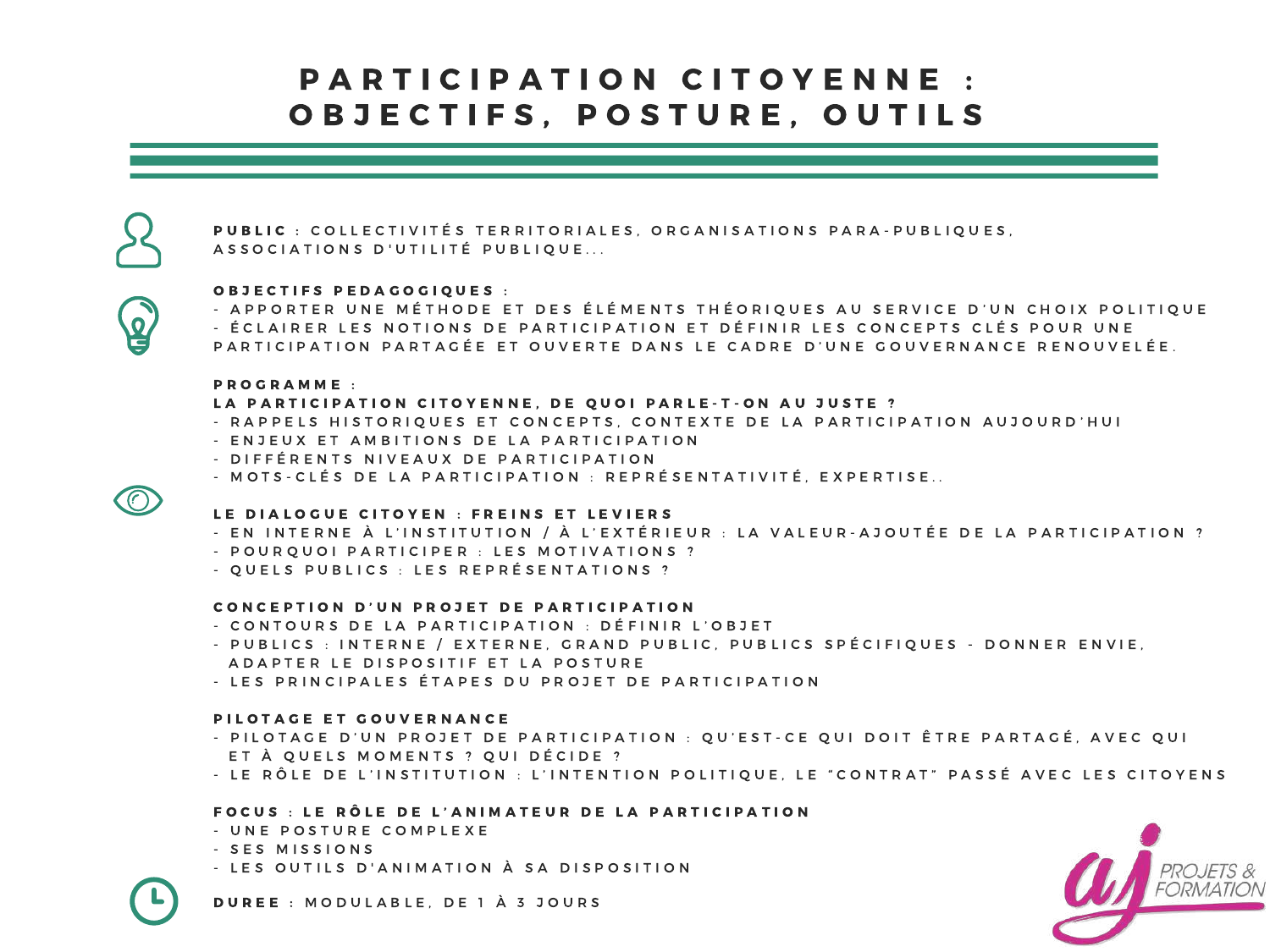## L'INTELLIGENCE COLLECTIVE AU SERVICE DES P R O J E T S . . . D E T E R R I T O I R E . A S S O C I A T I F S . . .



PUBLIC : COLLECTIVITÉS TERRITORIALES, ORGANISATIONS PARA-PUBLIOUES. A S S O C I A T I O N S D'UTILITÉ PUBLIQUE...



#### O B J E C T I F S P E D A G O G I Q U E S :

- É CLAIRER LES NOTIONS D'INTELLIGENCE COLLECTIVE (IC) ET SES POSTURES D'ANIMATION
- A P P O R T E R D E S É L É M E N T S D E B A S E D ' U N E M É T H O D E P A R T I C I P A T I V E

#### PROGRAMME :

#### L'INTELLIGENCE COLLECTIVE, DE QUOI PARLE-T-ON AU JUSTE ?

- POUROUOI L'INTELLIGENCE COLLECTIVE ?
- AU SERVICE DE QUELS OBJECTIFS ? ET DANS QUEL CONTEXTE ?
- L'IC : DIVERGER PUIS CONVERGER
- DÉFINITION COMMUNE DE L'INTELLIGENCE COLLECTIVE

#### ANIMER L'INTELLIGENCE COLLECTIVE - UNE POSTURE AVANT TOUT

- E TRE CONSCIENT DE SA POSTURE PAR RAPPORT À UN CONTEXTE PARTICULIER
- LE RÔLE DE L'ANIMATEUR DE L'IC. OUEL ANIMATEUR DE L'IC SUIS-JE ?
- LES ARCHÉTYPES DE L'ANIMATEUR/LEADER

#### CONCEPTION D'UN PROJET EN INTELLIGENCE COLLECTIVE

- POSER LES INTENTIONS ET CO-CONSTRUIRE UN CADRE
- CLARIFIER LA DEMANDE / LES OBJECTIFS
- PASSER DE L'OBJECTIF AUX OUTILS
- SEOUENCER L'INTERVENTION EN IC: ACCUEILLIR, PRODUIRE, RÉGULER, DIVERGER, CONVERGER, REMETTRE EN ÉNERGIE, QUESTIONNER ET EVALUER

#### E TUDE DE CAS

- MISE EN PRATIQUE AUTOUR D'UN CAS CONCRET
- CONSTRUIRE UNE BOITE À OUTILS DE L'IC

D U R E E : M O D U L A B L E , D E 1 À 3 J O U R S

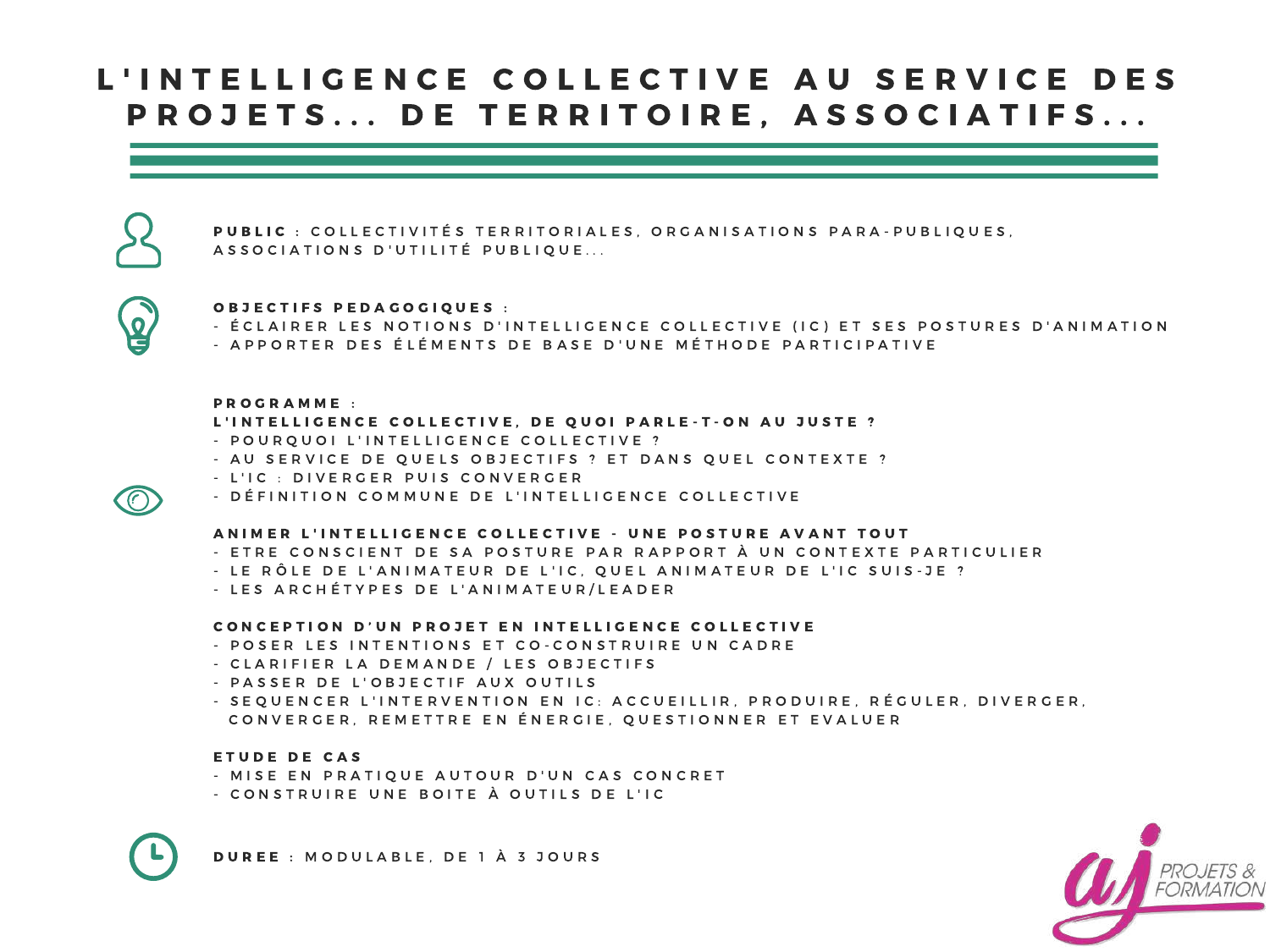## A P P R O C H E I N T E R C U L T U R E L L E P O U R F A C I L I T E R LE VIVRE ET AGIR ENSEMBLE

PUBLIC : COLLECTIVITÉS TERRITORIALES, ENTREPRISES, ASSOCIATIONS - TOUTE ORGANISATION RÉUNISSANT DES « CULTURES » DIVERSES (INTER-GÉNÉRATIONNELLES. IN TERNATIONALES. PRIVÉ-PUBLIC...)

#### O B J E C T I F S P E D A G O G I O U E S :

- A P P R É H E N D E R L E S N O T I O N S D E C ULTURE ET D'A P P R EN T I S S A G E INTER CULTURE L - A COUÉRIR UNE POSTURE ET DES OUTILS PERMETTANT DE TRAVAILLER ENSEMBLE SEREINEMENT

#### ET CONSTRUCTIVEMENT.

- A LLIER CONNAISSANCES INTERCULTURELLES ET POSTURES DE L'INTELLIGENCE COLLECTIVE POUR ÉLABORER UNE MÉTHODE COMMUNE ET PÉRENNE

#### PROGRAMME :

#### QU'EST-CE LA CULTURE ? COMPRENDRE SA PROPRE CULTURE

- DÉFINITION PARTAGÉE DU TERME « CULTURE » ?
- I D EN TI FI CATION DES CARACTÉRISTIQUES DE NOTRE CULTURE « COMMUNE »
- LIENS CULTURE-VALEURS
- D E R I V E S : L E S M Y T H E S D É T O U R N É S E T L E S S T É R É O T Y P E S

#### QU'EST-CE L'INTERCULTUREL ? QUELS SONT LES FACTEURS INTERCULTURELS ?

- LES FACTEURS INTERCULTURELS UNIVERSELS DE ET HALL : LE TEMPS, L'ESPACE, LA C O M M U N I C A T I O N
- LES FACTEURS INTERCULTURELS IDENTIFIÉS PAR HOFSTEDE : HIÉRARCHIE, INCERTITUDE, FÉM IN IN / MASCULIN, LE GROUPE ET L'INDIVIDU...
- I DENTIFICATION PARTAGÉE DES VALEURS CULTURELLES SUR DIFFÉRENTS LIEUX

#### **MISE EN SITUATION**

- JEU INTERCULTUREL
- RETOURS : POINTS DE RUPTURE, POINTS DE CONVERGENCE
- LE CHOC DES VALEURS

#### QUELLES RÉPONSES ?

- LE CHEMIN DE L'APPRENTISSAGE INTERCULTUREL : DE L'ÉTHNOCENTRISME À L'INTÉGRATION
- PRINCIPES DE L'INTELLIGENCE COLLECTIVE ET LIENS AVEC L'INTERCULTUREL (EMPATHIE,  $É COUTE, B I EN V E I L L ANCE...$
- L'EXPRESSION DES SENTIMENTS ET DES BESOINS AU SERVICE D'UN FONCTIONNEMENT COLLECTIF
- ETUDE DE CAS ET EXEMPLES D'OUTILS